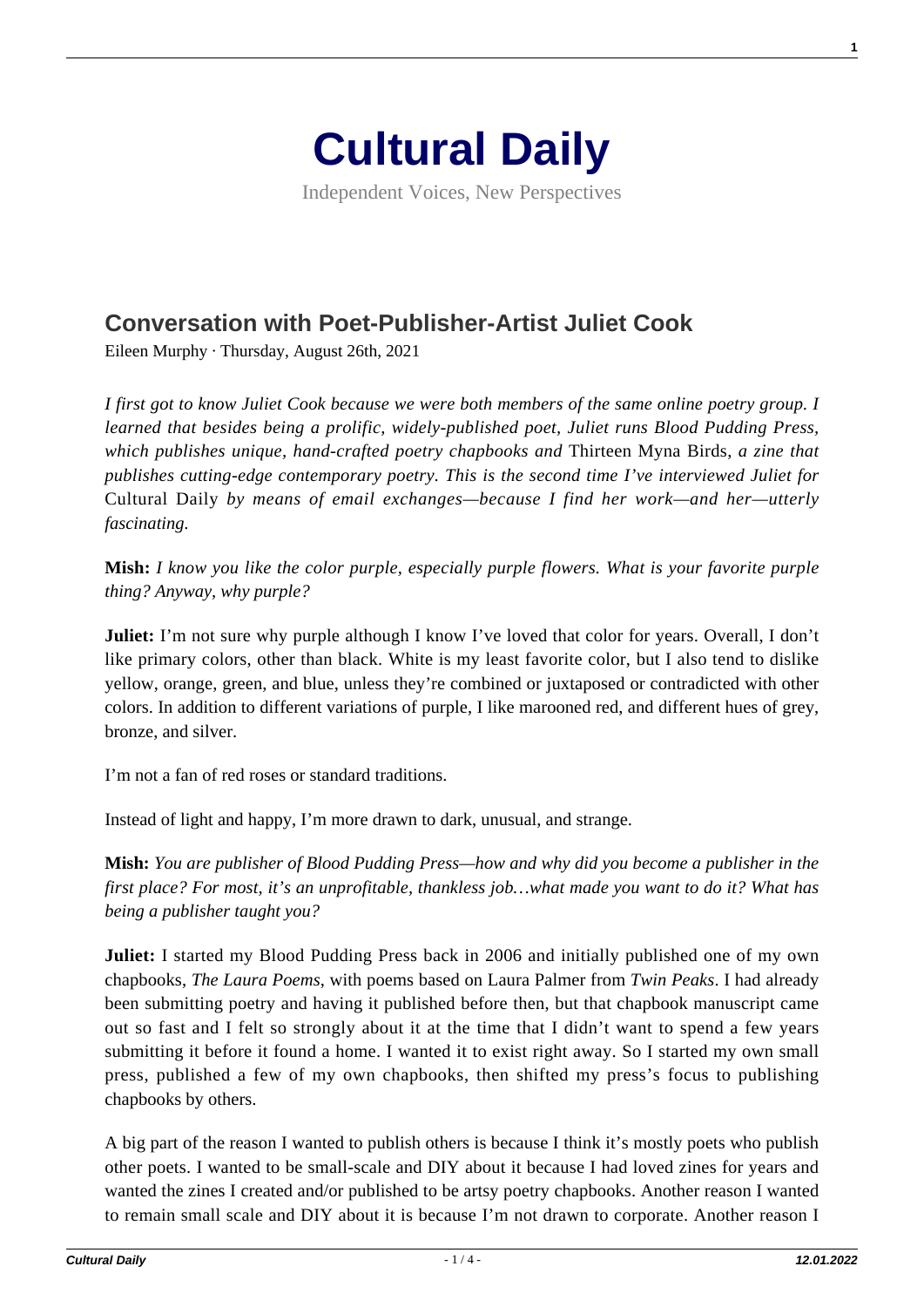wanted to keep it small is because I have a slow process and I didn't want publishing to become my primary creative focus. My main creative focus will always be my own reading and writing.

Being a publisher has allowed me to encounter the creative work of some poets I really like that I might not have encountered otherwise so that is a definite plus side. It has allowed me to feel like I'm giving back (a tiny but meaningful amount) to the poetry community.

Poetry is definitely not a money-making gig and as far as the chapbooks I publish, I'm mostly just hoping to break even and to make a few other poets feel excited and appreciated.

**Mish:** *I know you've done a lot of collaborative poetry with j/j hastain. And since I last interviewed you, you've branched out and created collaborative poetry with other poets besides them. What makes it work for you?*

**Juliet:**  $j$ <sup>*j*</sup> hastain and I's collaborative writing was not the first collaboration I'd ever tried, but definitely the most effective/affective for the most creatively longest lasting time frame. Our collaboration ended up resulting in a published full-length poetry book (*A Red Witch, Every Which Way*, Hysterical Books, 2016) and in the years since that publication, we continued to collaborate and reached the point of assembling ANOTHER full-length manuscript that I'm currently submitting. It's entitled *Moving Through a Chipped Decanter* and so far has been rejected by one press and is currently only submitted to one other press so I should really try to submit it more soon!

I'll admit it can be hard for me to focus on reading, writing, submitting, and publishing in the same general time frame and usually the first two take precedence for me. It takes a lot of time and energy for me to compile a manuscript and I don't want to put all that time and energy in and then not attempt to get it published.

But sometimes submitting is tricky for me because I don't do it fast (I don't do anything fast) plus I currently have an old chapbook manuscript that I'm submitting and a newer chapbook manuscript that I'm submitting, in addition to the collaborative full-length—plus a pandemic-based chapbook manuscript that I have set aside—and I could also assemble another chapbook manuscript, but I should probably wait until I get one of the existing ones accepted?

Back to my collaboration with  $j/j$ , I think a big part of the reason it's lasted for so many years is because despite the two of us having somewhat different poetic styles, we both tend to be focused on aspects of abstract, visceral, visual aphasia-derived language, body-based imagery and gore, thus our styles tend to fuse well together.

Collaboration can be a wonderful experience, but one downside for me is when I have a sudden, unexpected urge to revise or cut out a few lines. If it's my own individual poem, then I can just do what I have a sudden poetic urge to do, with no explanation necessary. But if it's a collaborative poem, then I have to take time to explain my sudden creative urge to my collaborator.

Currently I'm writing some collaborative poems with my boyfriend, Darryl—and what initially inspired that process was because I got annoyed by his use of the word "nasty" to describe sheep spit, so instead of staying annoyed, I started a poem with his line, and that got us into writing some nasty fair(y) tale(tail) poems.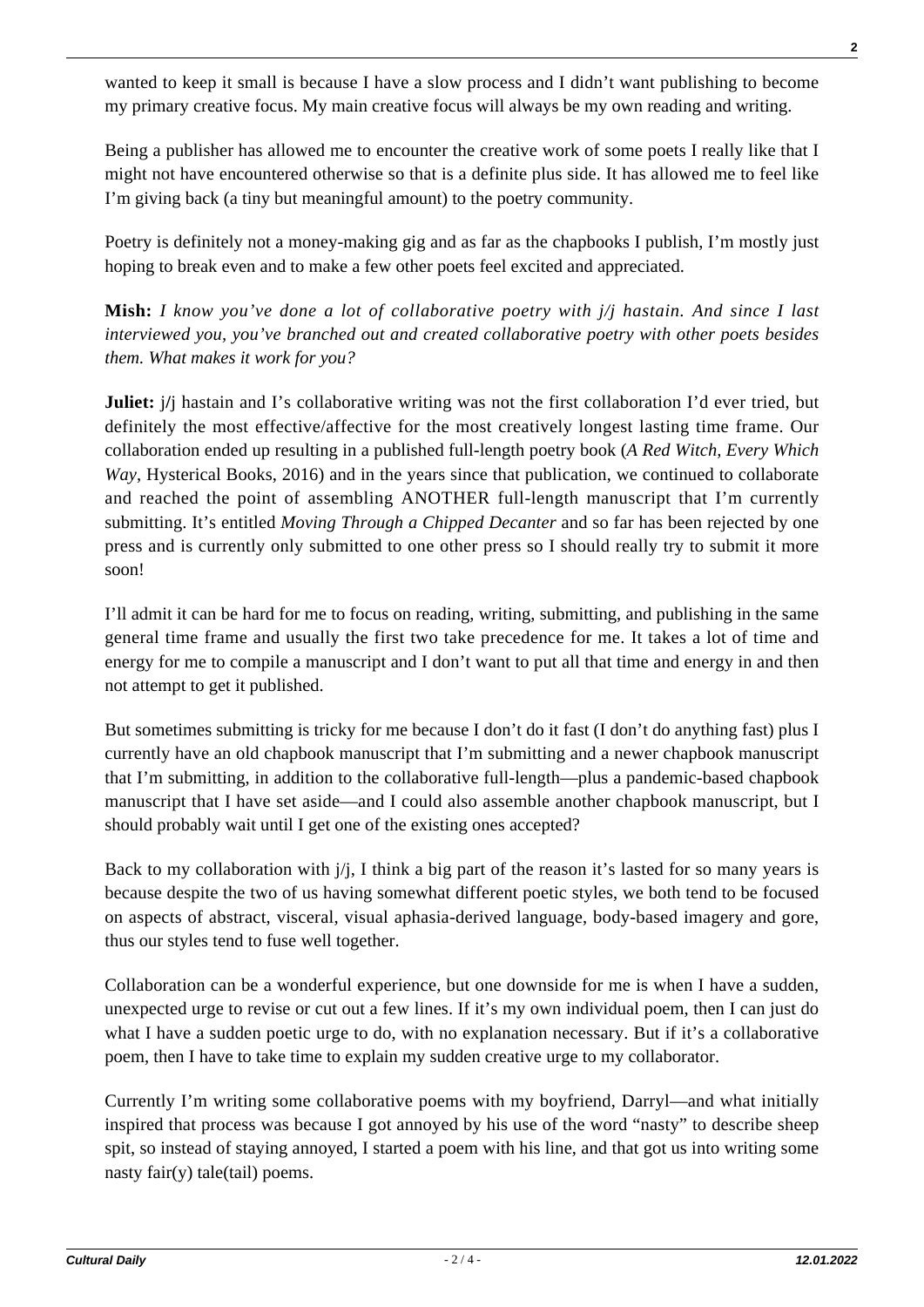

## THE RABBITS WITH RED EYES by Juliet Cook

## [Click here to buy THE RABBITS WITH RED EYES by Juliet Cook](https://www.etsy.com/listing/792299569/the-rabbits-with-red-eyes-by-juliet-cook?ga_order=most_relevant&ga_search_type=all&ga_view_type=gallery&ga_search_query=rabbit+with+red+eyes+Juliet+Cook&ref=sr_gallery-1-1&organic_search_click=1&cns=1)

[Click here to read prior Cultural Daily interview with Juliet Cook](https://www.culturaldaily.com/interview-writerpublisher-juliet-cook/)

## *Photo credit for featured photo: Darryl Shupe*

This entry was posted on Thursday, August 26th, 2021 at 9:13 am and is filed under [Poetry](https://culturaldaily.com/category/literature/poetry/), [Discourse,](https://culturaldaily.com/category/discourse/) [Literature](https://culturaldaily.com/category/literature/)

You can follow any responses to this entry through the [Comments \(RSS\)](https://culturaldaily.com/comments/feed/) feed. You can leave a response, or [trackback](https://culturaldaily.com/conversation-with-poet-publisher-artist-juliet-cook/trackback/) from your own site.